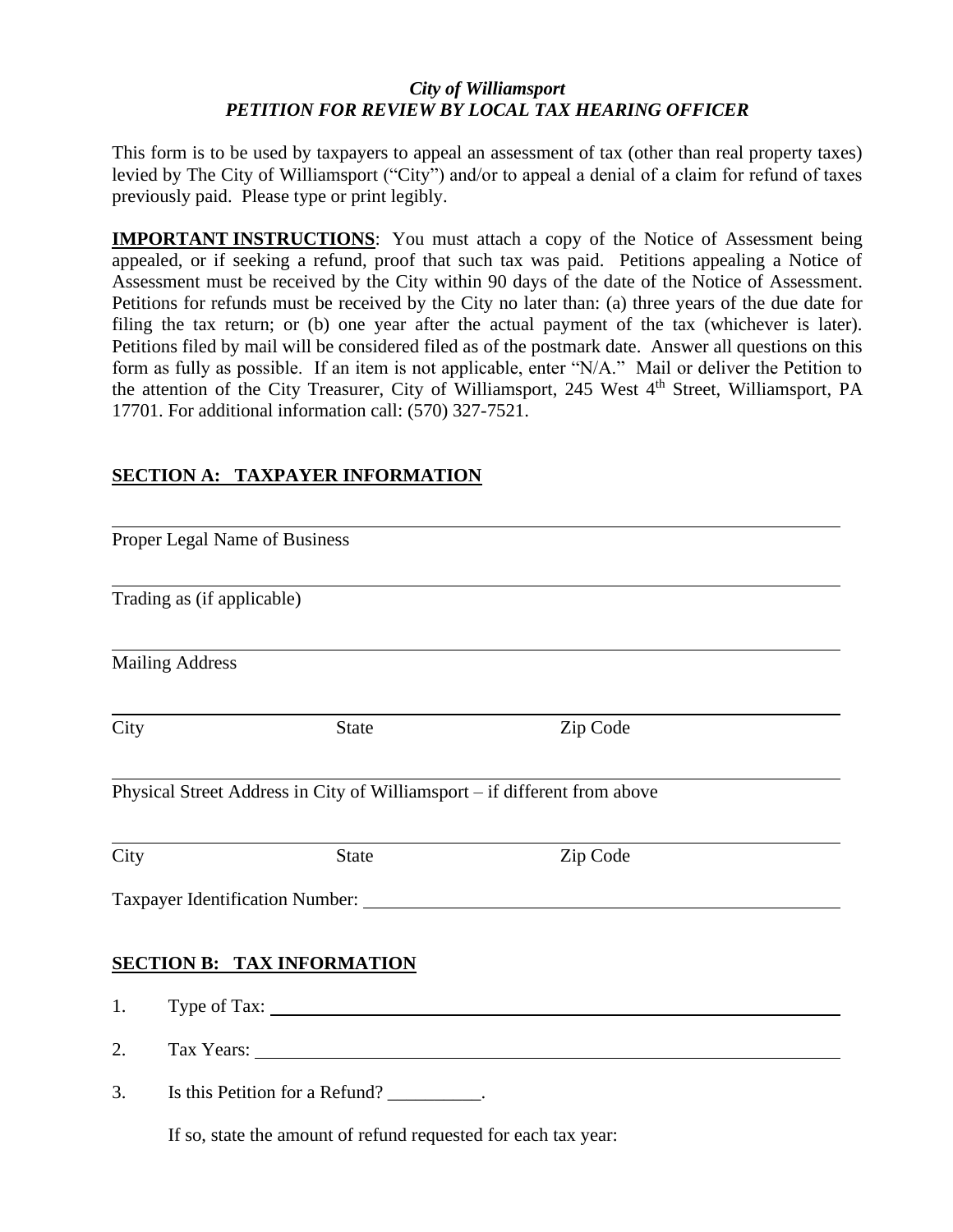| Tax Year | Amount |
|----------|--------|
|          |        |
|          |        |
|          |        |
|          |        |
|          |        |

4. Is this Petition for Reassessment of Tax? \_\_\_\_\_\_\_\_\_\_.

If so, state the date of the Notice of Assessment: . *You must attach a copy of the Notice of Assessment*.

State the amount of refund requested for each tax year:

| Tax Year | Amount |
|----------|--------|
|          |        |
|          |        |
|          |        |
|          |        |
|          |        |

# **SECTION C: TAXPAYER REPRESENTATIVE INFORMATION**

COMPLETE INFORMATION FOR REPRESENTATIVE (if applicable).

I hereby nominate the following as my representative:

| <b>Last Name</b>              | <b>First Name</b>                           | Middle Initial |  |  |
|-------------------------------|---------------------------------------------|----------------|--|--|
|                               | Attorney<br><b>CPA</b><br>Other Tax Advisor |                |  |  |
|                               |                                             |                |  |  |
| <b>Street/Mailing Address</b> |                                             |                |  |  |
| City<br><b>State</b>          |                                             | Zip Code       |  |  |
| Phone Number:                 |                                             | Fax Number:    |  |  |
|                               |                                             |                |  |  |

I would like copies of all correspondence sent to my representative. \_\_\_\_Yes \_\_\_\_\_No

#### **SECTION D: HEARING REQUEST**

Indicate whether you request a hearing. If no choice is indicated, a hearing will not be scheduled and the matter will be determined based on the Petition and Record.